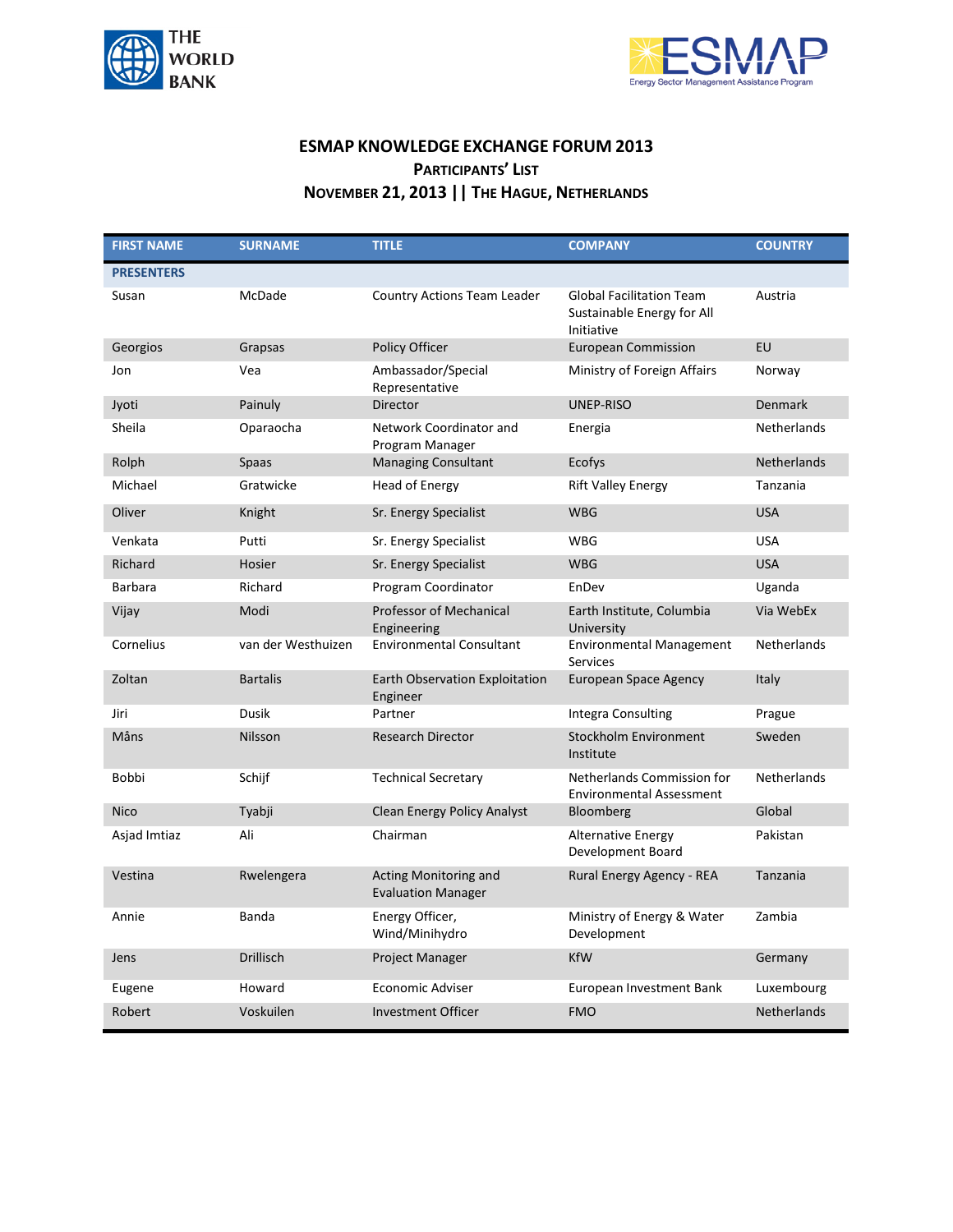| <b>FIRST NAME</b>   | <b>SURNAME</b>       | <b>TITLE</b>                                                                            | <b>COMPANY</b>                                                                                                       | <b>COUNTRY</b>     |
|---------------------|----------------------|-----------------------------------------------------------------------------------------|----------------------------------------------------------------------------------------------------------------------|--------------------|
| <b>MODERATORS</b>   |                      |                                                                                         |                                                                                                                      |                    |
| Susan               | McDade               | Country Actions Team Leader                                                             | <b>Global Facilitation Team</b><br>Sustainable Energy for All<br>Initiative                                          | Austria            |
| Frank               | van der Vleuten      | Sr. Policy Adviser, Renewable<br>Energy                                                 | Ministry of Foreign Affairs                                                                                          | <b>Netherlands</b> |
| Rohit               | Khanna               | <b>ESMAP Manager</b>                                                                    | <b>WBG</b>                                                                                                           | <b>USA</b>         |
| <b>PARTICIPANTS</b> |                      |                                                                                         |                                                                                                                      |                    |
| Astrid              | <b>Walker Bourne</b> | Policy and Practice Director                                                            | <b>Practical Action</b>                                                                                              | UK                 |
| Mark                | Howells              | Professor and head of division:<br><b>Energy Systems Analysis</b>                       | Royal Institute of Technology<br>(KTH)                                                                               | Sweden             |
| Eco                 | Matser               | Climate, Energy and<br>Development                                                      | <b>HEVOS</b>                                                                                                         | Netherlands        |
| Eva                 | Oberender            | Program Director                                                                        | Renewable Energy and<br><b>Energy Efficiency Partnership</b>                                                         | Austria            |
| <b>Benedikt</b>     | Höskuldsson          | Acting Director, Department of<br>Natural Resources and<br><b>Environmental Affairs</b> | Ministry for Foreign Affairs                                                                                         | Iceland            |
| Reinhold            | Gruber               | Senior Desk Officer                                                                     | Ministry for Foreign Affairs                                                                                         | Austria            |
| Jens                | Lorentzen            | Senior Technical Advisor                                                                | Ministry for Foreign Affairs                                                                                         | Denmark            |
| Jakob Rogild        | Jakobsen             | <b>Chief Adviser</b>                                                                    | Ministry for Foreign Affairs                                                                                         | <b>Denmark</b>     |
| Bente               | Weisser              | Senior Adviser                                                                          | Ministry of Foreign Affairs,<br>Section for Multilateral<br>Development Finance and<br><b>Global Economic Issues</b> | Norway             |
| Jon                 | Vea                  | Ambassador/Special<br>Representative                                                    | Ministry of Foreign Affairs                                                                                          | Norway             |
| Arnaud              | Desmarchelier        | Senior Adviser                                                                          | Agence Française de<br>Développement                                                                                 | France             |
| Koen                | Petersen             | Adviser                                                                                 | Ministry of Foreign Affairs                                                                                          | Netherlands        |
| Edu                 | Willemse             | External Relations Manager, RE                                                          | <b>SNV Netherlands</b><br>Development Organization                                                                   | Netherlands        |
| Jacob               | Waslander            | Head, Climate Change and<br><b>Energy Dev</b>                                           | Ministry of Foreign Affairs                                                                                          | Netherlands        |
| Frank               | van der Vleuten      | Sr. Policy Adviser, Renewable<br>Energy                                                 | Ministry of Foreign Affairs                                                                                          | Netherlands        |
| Femke               | Stoverinck           | Intern                                                                                  | Ministry of Foreign Affairs                                                                                          | Netherlands        |
| Judith              | van Niekerk          | Intern                                                                                  | Ministry of Foreign Affairs                                                                                          | Netherlands        |
| Bernhard            | Zymla                | Head of GIZ Energy                                                                      | GIZ                                                                                                                  | Germany            |
| Alexander           | Haack                | Advisor                                                                                 | GIZ                                                                                                                  | Germany            |
| Anja                | Rohde                | Advisor                                                                                 | GIZ                                                                                                                  | Germany            |
| Lucius              | Mayer-Tasch          | <b>Energy Advisor</b>                                                                   | GIZ                                                                                                                  | Germany            |
| Ina                 | de Visser            | Project Manager                                                                         | <b>EUEI PDF</b>                                                                                                      | Germany            |
| Jens                | Drillisch            | Project Manager                                                                         | KfW                                                                                                                  | Germany            |
| Mirjam              | Palm                 | <b>Senior Policy Specialist</b>                                                         | <b>SIDA</b>                                                                                                          | Sweden             |